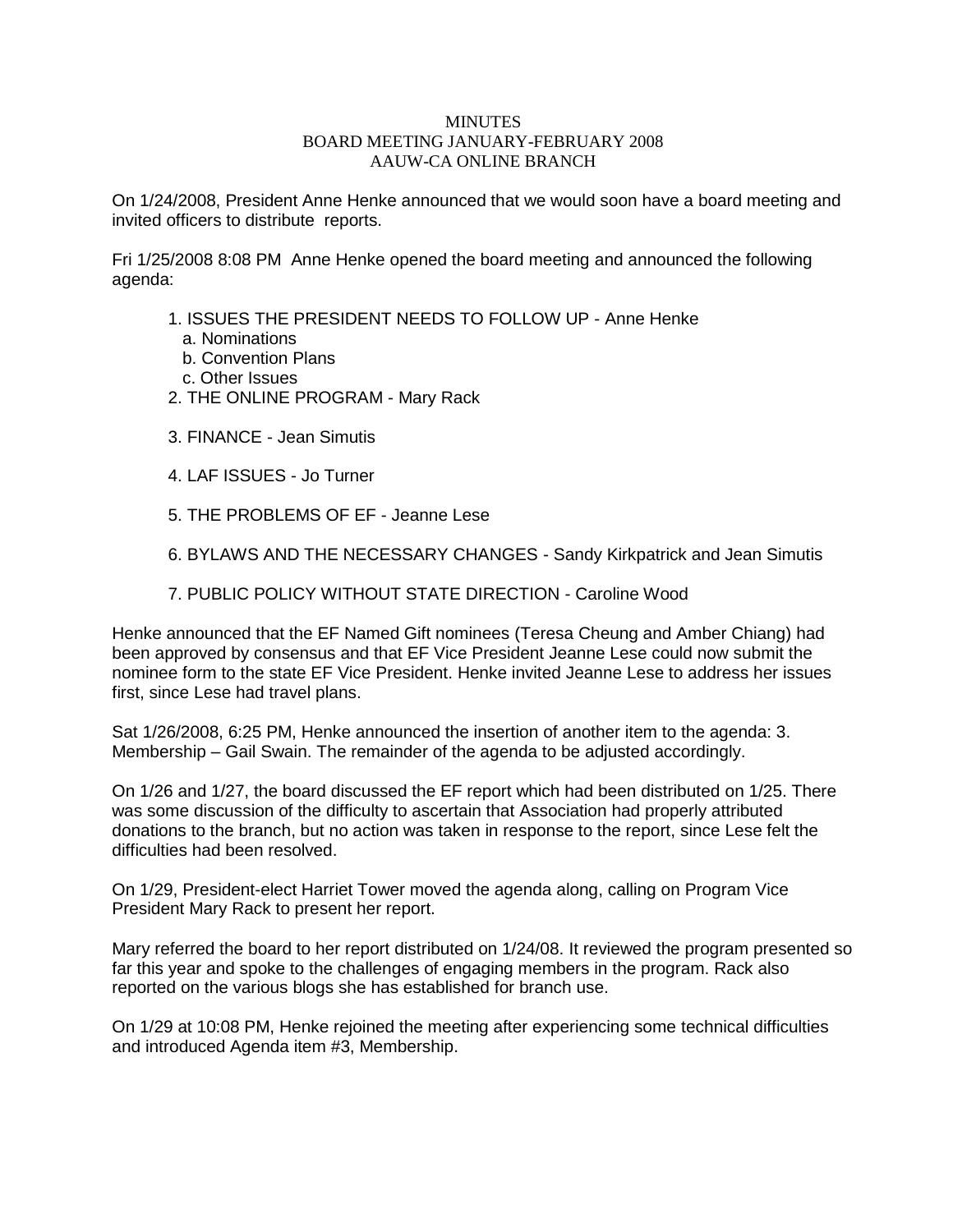Membership Vice President Gail Swain reported we have 90 branch members, but she continues to have difficulty reconciling membership records with Association. Most discrepencies relate to dual branch memberships. Discussion of membership issues continued throughout 1/30/2008.

On 1/31 at 2:15 PM, President Henke introduced Agenda item #4: Finance, referring board members to the the reports distributed by Jean Simitus on 1/25.

Some discrepencies were noted and a new budget/year-to- date report was distributed 2/2/08. There was some discussion of how a branch reserve fund and dues in/out should appear in the budget. The finance committee will review details and procedures.

On 2/3/08 at 10:04 PM, President Henke called on LAF Vice President to share her report and news.

Turner shared the excellent report prepared by Sandy Kirkpatrick concerning the LAF luncheons the weekend of 02/02-03 featuring LAF litigant Michael Burch. The reports are pposted on the LAF blog. General consensus was that it was a very inspirational presentation.

On 02/05 at 12:24 PM, President-elect Harriet Tower moved the agenda forward to the report of the branch bylaws committee. The bylaws committee has been considering a number of proposals, among them a restructure of our board.

Parliamentarian Sandy Kirkpatrick opened the discussion by inviting officers to respond to the question: "**Would prospective board members be more likely to be interested in running for an at-large position and later decide who amongst them would chair EF/LAF, public policy, membership, etc;** or **would they be more comfortable being nominated/elected for a specific job in the first place?** "

On 2/7/08, Kirkpatrick distributed the proposal to the board as an e-mail attachment.

On 2/7/08 at 1:28 PM, Sandy Kirkpatrick MOVED:

**On behalf of the bylaws committee, I move we accept the proposed bylaws amendments.** The motion needed no second since it came from a committee.

On 2/9/08, at 10:51 AM, Kirkpatrick further modified her motion to now incorporate the following changes:

1. Article VIII, new section 4, delete "and Legal Advocacy Fund" so the sentence reads: The treasurer shall send moneys for any AAUW 501 (c) 3 entity, such as the Educational Foundation, by the specified deadlines and shall keep separate ledgers for each type of account. (reason: LAF is now within the family of EF funds, so no need to mention it separately. Note: we still need to leave the wording open to other types of 501(c)3 funds, such as Special Projects Fund for potential future branch projects, Tech Trek support, etc. This new wording still leaves open that possibility without naming specific funds)

2. Article XII, new section 2. Change "budget review" to "reviewing budget" so it will read: . . . including but not limited to hearing officers' reports, reviewing budget, establishing dues, amending bylaws and giving directions to the board.(reason: parallel structure of the rest of the sentence)

3. Article XII, new section 3. Change "10 percent" to "ten percent (10%)" so it will read: The quorum shall be ten percent (10%) of the branch